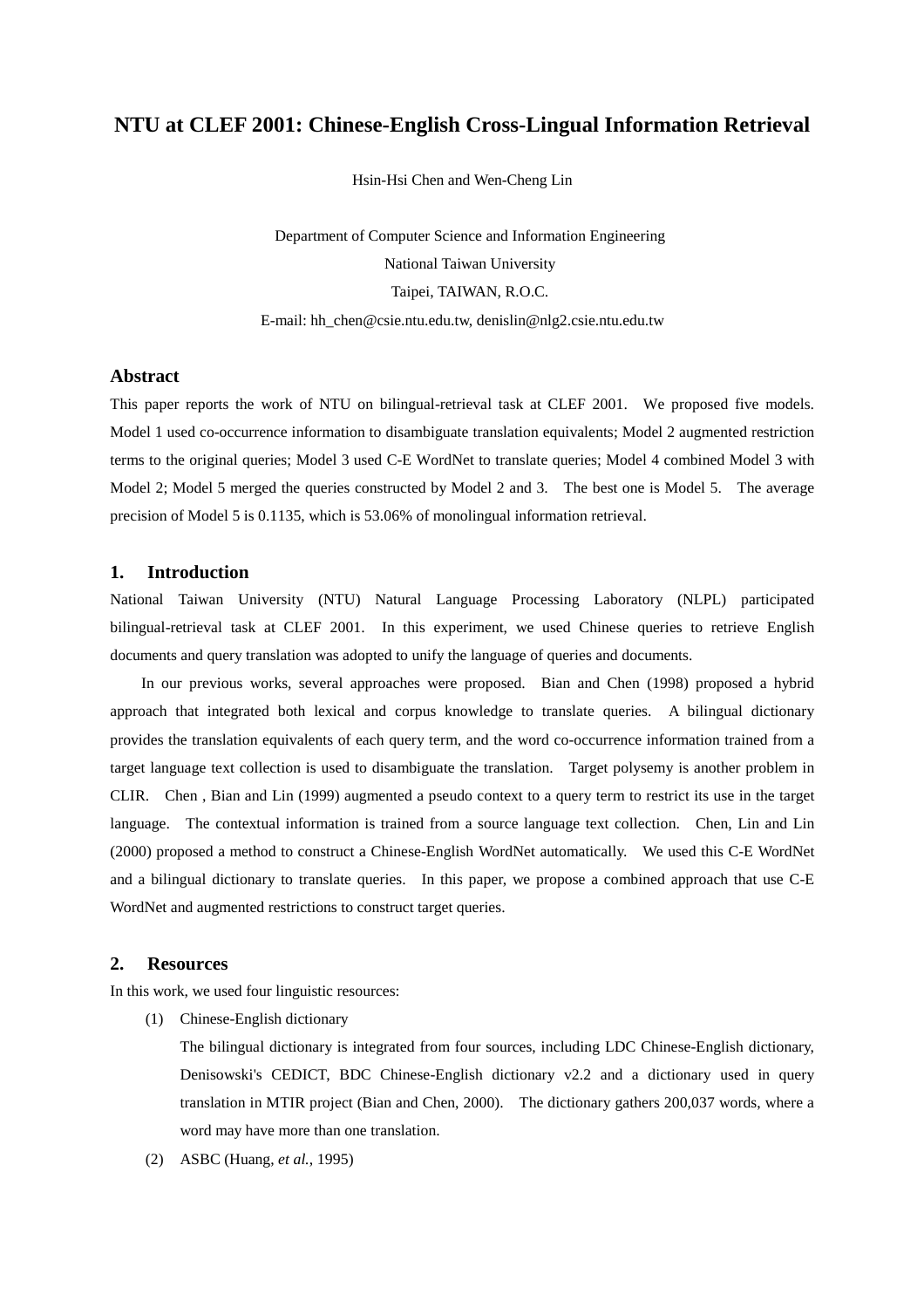Academic Sinica Balanced Corpus (abbreviated as ASBC corpus) is a POS-tagged Chinese balanced corpus. The major topics include philosophy (10%), science (10%), society (35%), art (5%), life (20%), and literary (20%). This corpus is composed of five million words.

(3) TREC6 text collection (Harman, 1997)

The text collection contains 556,077 English documents, and is about 2.2G bytes.

(4) Chinese-English WordNet

In our previous work (Chen, Lin and Lin, 2000), we proposed a method to construct a Chinese-English WordNet automatically. Chinese words in tong2yi4ci2ci2lin2 ("同義詞詞林") (Mei, *et al.*, 1982) are mapped into WordNet (Fellbaum, 1998). Following the structures of WordNet, a Chinese WordNet and a Chinese-English WordNet are derived.

The co-occurrence information of Chinese and English words was trained from ASBC corpus and TREC6 text collection respectively. We adopted mutual information (MI) (Church, *et al*., 1989) to measure its strength. For each word, we collected its mutual information with other words within a window of size 3.

### **3. Query translation**

We adopted query translation to unify the language of queries and documents. The Chinese queries were translated into English. The translated English queries were used to retrieve English documents using a monolingual information retrieval system. We proposed four models to translate queries.Model 1 uses co-occurrence information trained from a text collection in source language to select the best translation equivalents of source language query terms. Model 2 tries to resolve the target polysemy problem by augmenting some restriction words. Model 3 uses automatic constructed C-E WordNet to translate queries. Model 4 combines Model 2 and 3.

#### **3.1. Model 1 – CO Model**

At first, the Chinese queries were segmented. For each Chinese word, we collected the translation equivalents by looking up a Chinese-English bilingual dictionary. Then the best translation equivalents were selected by using the co-occurrence information. The mutual information was trained from a text collection in target language, i.e. TREC6 text collection. For a query term, we compare the MI values of all the translation equivalent pairs (x, y), where x is the translation equivalent of this term, and y is the translation equivalent of another query term within a sentence. The word pair  $(x_i, y_i)$  with the highest MI value is extracted, and the translation equivalent  $x_i$  is regarded as the best translation equivalent of this query term. Selection is carried out based on the order of the query terms.

# **3.2. Model 2 – Resolving Target Polysemy Problem**

In order to resolve target polysemy problem, we augmented some words to restrict the use of a translated query term in target language. In this model, the Chinese queries were translated by CO model, and the translation equivalents of augmented words were added to target language queries. The augmented restriction words of a source language query term are those words that frequently co-occur with it within a window. The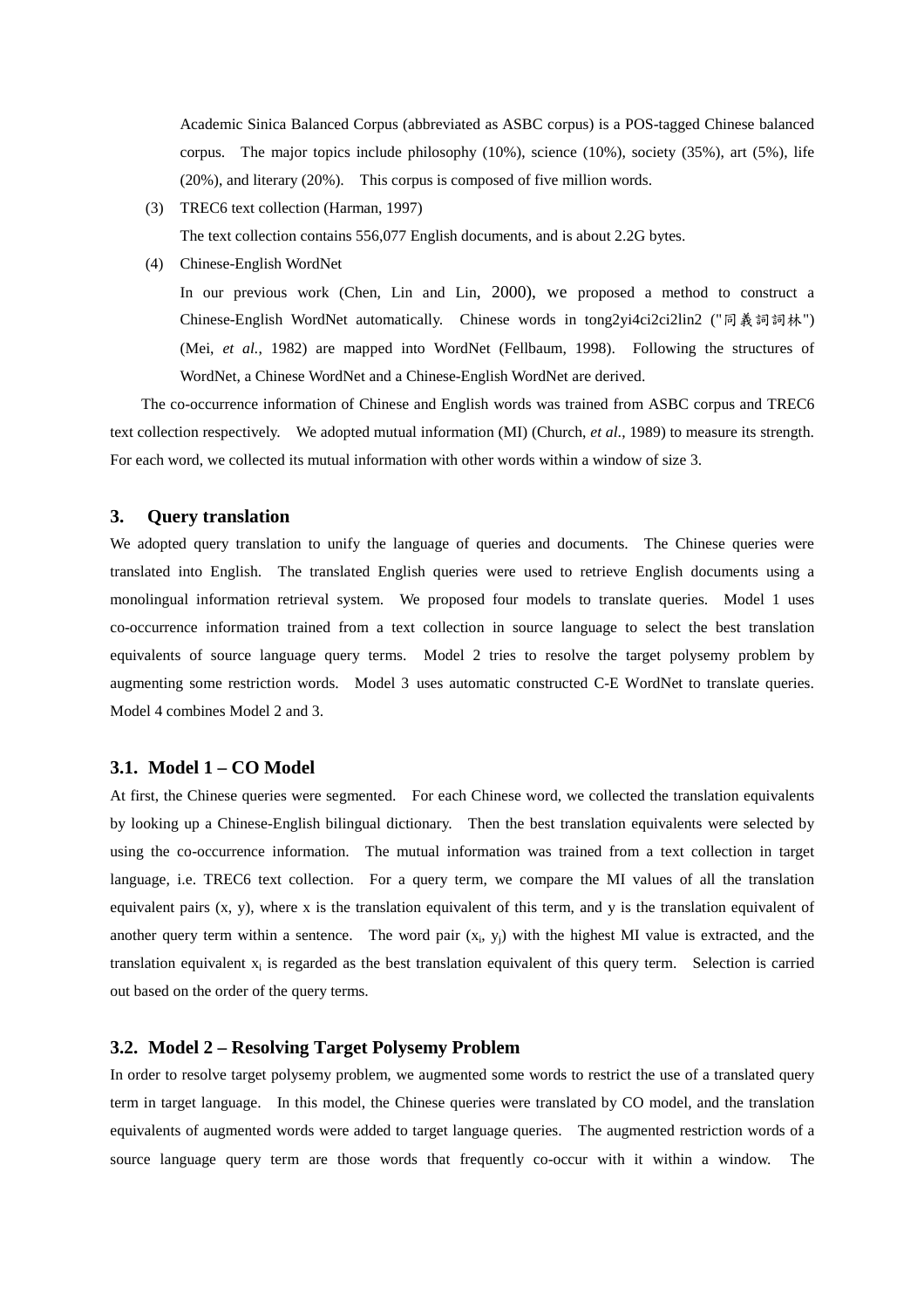co-occurrence information was trained from ASBC corpus, and the mutual information was used to measure the strength. We collected the co-occurred terms that have only one translation as the candidates. Then we apply CO model to the translations of these candidates and select one term for each original query term.

The translations of original query terms and augmented restriction terms were assigned different weights. They were determined by the following formula:

$$
weight(E_i) = \sum_{k=1}^{n} m_k
$$
 (1)

weight $(EW_{ii}) = 1$ 

Where *n* is number of words in a query Q;  $E_i$  is the translation of query term  $C_i$ ; EW<sub>ij</sub> is the translation of augmented restriction term  $CW_{ij}$  and  $m_k$  is the number of words in a restriction for  $C_k$ .

(2)

# **3.3. Model 3 – Using Chinese-English WordNet**

In this model, Chinese-English WordNet was used to construct English queries. First, a Chinese query was tagged by a POS tagger. After removing stop words, we looked up the Chinese-English WordNet for the remaining Chinese words. A set of synsets was retrieved for each Chinese query term. We computed the mutual information for the sets of synsets, and selected a synset for each Chinese query term. The mutual information of two synsets is defined as follows. Let synset<sub>1</sub> and synset<sub>2</sub> be synsets for two query terms. Assume synset<sub>1</sub> and synset<sub>2</sub> are composed of  $m$  and  $n$  English words, respectively.

$$
MI(synset_1, synset_2) = \sum_{i=1}^{m} \sum_{j=1}^{n} MI(t_{1i}, t_{2j})/(m \times n)
$$
 (3)

Where  $t_i$  is the English word in synset<sub>i</sub>. The MI values of any two English words are trained from TREC-6 corpus. All English words in the selected synsets were used to construct the target query. The translation equivalents in the selected synsets were assigned larger weights. The weights of translation equivalents in the selected synsets were 3 and that of other words were 1.

When looked up Chinese-English WordNet , some query terms can't be found. For these query terms, we add their translation equivalents to the English query. The weights of these translation equivalents were 1.

### **3.4. Model 4 – Combined Approach**

Consider the terms that can't be found in Chinese-English WordNet in Model 3, we used translations and restriction terms obtained in Model 2 instead of all translation equivalents retrieved from our bilingual dictionary. The weights of these translations were 3 and that of restriction terms were 1.

### **4. IR system**

Our Information Retrieval system is based on vector space model. The index terms are English words, and the term weighting function is tf\*idf. When a query is submitted to this IR system, it computes the similarities of this query and all documents, then returns top rank documents. We adopt cosine vector similarity formula to measure the similarity of a query and a document. Higher score means that the query and the document are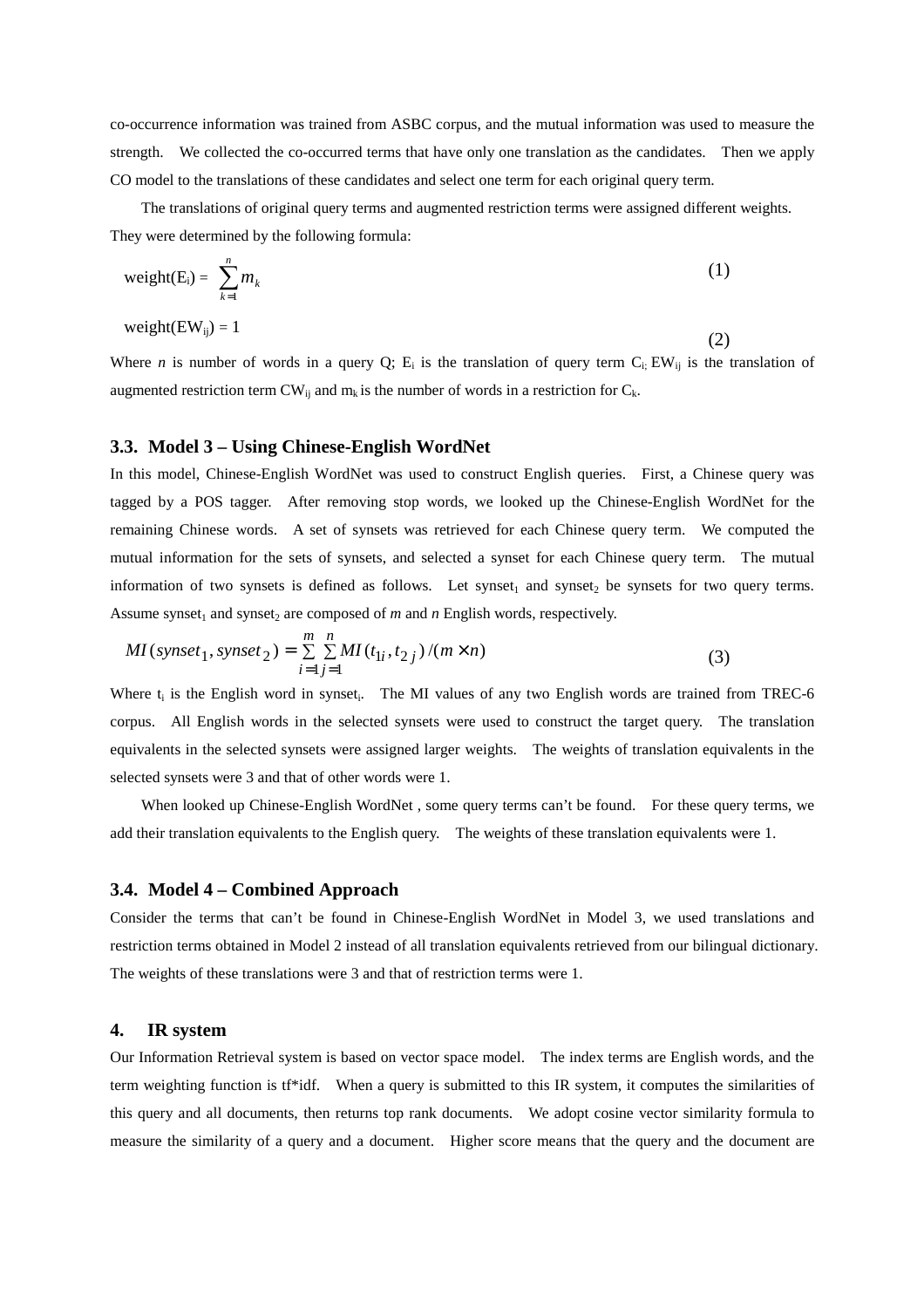more similar.

#### **5. Results**

We submitted four runs: NTUco, NTUa1wco, NTUaswtw and NTUtpwn. The English queries of these four runs were constructed by Model 1, 2, 3 and 4, respectively. In our experiments, only the Title and Description fields were used to generate queries. The results are shown in Table 1. There were some bugs in our IR system. Only the documents in January, February and March were indexed. We re-indexed all documents and did four new runs: CO, A1WCO, ASWTW and TPWN. We also did an unofficial run: MONO, a monolingual run. The results are shown in Table 2.

| Run              | Average precision | R-Precision | Rel_ret |
|------------------|-------------------|-------------|---------|
| <b>NTUco</b>     | 0.0254            | 0.0292      | 134     |
| NTUa1wco         | 0.0255            | 0.0297      | 135     |
| <b>NTU</b> aswtw | 0.0224            | 0.0328      | 149     |
| NTUtpwn          | 0.0195            | 0.0301      | 141     |

**Table 1.** Results of official runs

| Run               | Average precision | R-Precision       | Rel_ret |
|-------------------|-------------------|-------------------|---------|
| <b>MONO</b>       | 0.2139            | 0.2039            | 611     |
| CO.               | $0.1108(51.8\%)$  | $0.1214(59.54\%)$ | 482     |
| A1WCO             | 0.1107(51.75%)    | 0.1198(58.75%)    | 485     |
| <b>ASWTW</b>      | 0.0816(38.15%)    | $0.0814(39.92\%)$ | 472     |
| <b>TPWN</b>       | 0.1080(50.49%)    | 0.1172(57.48%)    | 491     |
| TPWN <sub>2</sub> | $0.1135(53.06\%)$ | $0.1201(58.90\%)$ | 512     |

**Table 2.** Results of new runs

The average precision of run CO is 0.1108, which is 51.8% of monolingual information retrieval. The performances of some queries were very bad. Word segmentation errors may be one of the reasons. Take "史 特加" as an example. The word "史特加" (Schneider) was segmented into "史", "特" and "加", and were translated into "history", "unusual" and "recruit" respectively. Dictionary coverage is another problem. Some proper nouns are not included in our bilingual dictionary. For example, "歐斯基爾肯" (Euskirchen) is not included in the dictionary. Because the lack of the translation of "歐斯基爾肯", the relevant document of query 75 can't be retrieved.

The performance of run A1WCO is almost the same as run CO. In Model 2, we add some restriction terms to the original queries. The augmented restriction terms help us to retrieve more relevant documents, but the average precision decrease. When we add words to the original queries, we may also introduce noises. Some augmented restriction terms are related to the query terms that the restriction terms are augmented to, but it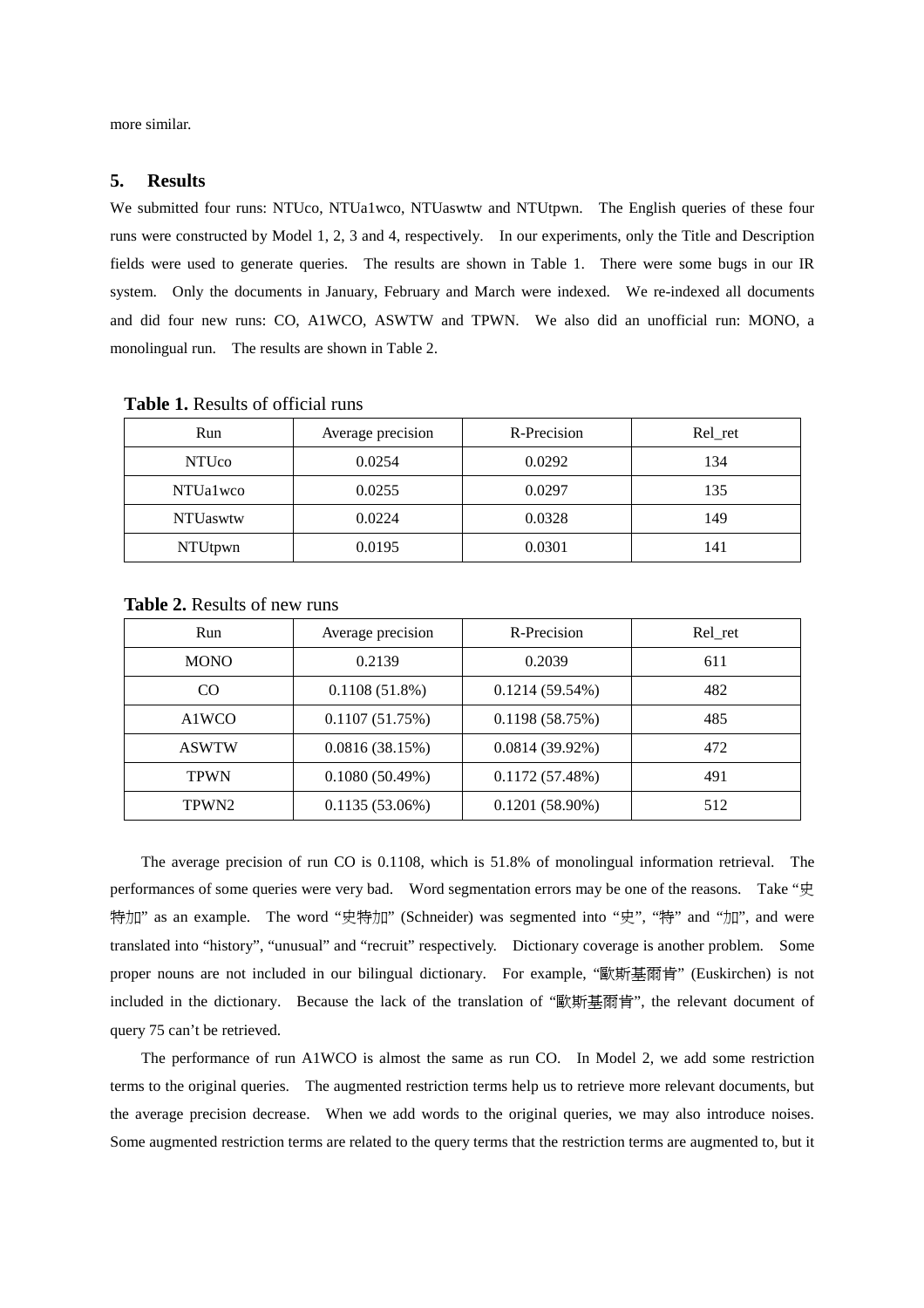is not relevant to the queries. Thus, these terms become noises.

When we used C-E WordNet, the performance is not good. While constructing C-E WordNet, some Chinese words may have been mapped to wrong synsets. For example, "中國" (China) was mapped to the synset that only contain "Kyushu". Thus we can't find any document that relevant to "Chinese Currency Devaluation". In Model 3, we used all translation equivalents of the words that are not included in C-E WordNet. In this way, some inappropriate translations were also added to the target queries. In Model 4, we used the translations and restriction terms that obtained from Model 2. The result shows that the performance is improved. The average precision of run TPWN is 0.1080, which is 50.49% of monolingual information retrieval. It is better than run ASWTW, but still worse than other runs. We try another combination method. We simply merge the target queries that constructed by Model 2 and 3. The last row of Table 2 shows the result. The average precision of run TPWN2 is 0.1135.

#### **6. Conclusions**

In CLEF 2001, we proposed five models. Model 1 used a hybrid approach that integrated both lexical and corpus knowledge to translate queries. The word co-occurrence information is used to disambiguate translation equivalents; Model 2 augmented some restriction terms to the original queries to deal with target polysemy problem; Model 3 used C-E WordNet to translate queries; Model 4 combined Model 3 with Model 2; Model 5 merged the queries constructed by Model 2 and 3. The best one is Model 5. The average precision of Model 5 is 0.1135, which is 53.06% of monolingual information retrieval.

Dictionary coverage is a problem while translating queries. Since the important words of some queries are not included in our bilingual dictionary, the performances of these queries were bad. Word segmentation error is another problem. If a word is not segmented correctly, we can't find it's correct translation. In Model 3, we found that the C-E WordNet has errors. Some Chinese words may have been mapped to wrong synsets. In the future, we will refine the bilingual dictionary and C-E WordNet and conduct more precise error analysis.

### **Reference**

- Bian, G.W. and Chen, H.H. (1998) "Integrating Query Translation and Document Translation in a Cross-Language Information Retrieval System." *Machine Translation and Information Soup*, Lecture Notes in Computer Science, No. 1529, Spring-Verlag, 250-265.
- Bian, G.W. and Chen, H.H. (2000). "Cross language information access to multilingual collections on the Internet." *Journal of American Society for Information Science*, 51(3), 281-296.
- Chen, H.H., Bian, G.W. and Lin, W.C. (1999) "Resolving Translation Ambiguity and Target Polysemy in Cross-Language Information Retrieval." In *Proceedings of 37th Annual Meeting of the Association for Computational Linguistics,* 215-222.
- Chen, H.H., Lin, C.C., and Lin, W.C. (2000). "Construction of a Chinese-English WordNet and Its Application to CLIR." In *Proceedings of the Fifth International Workshop on Information Retrieval with Asian Languages*, 189-196. Hong Kong: ACM.